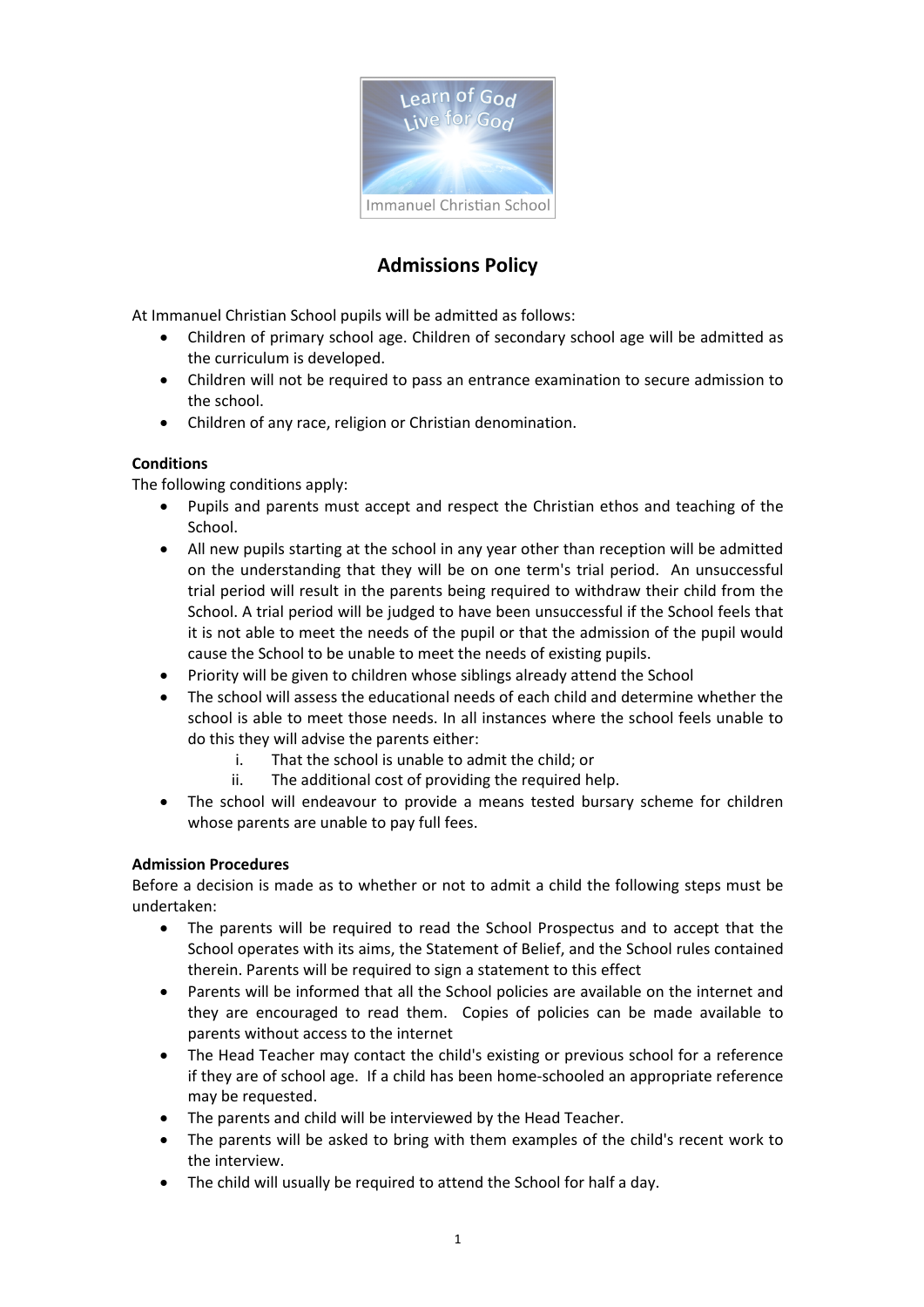## **Decision Making**

The Head Teacher will make the decision whether or not to accept a new pupil and will report on new pupils to the School Governors. Where the Head Teacher is unable to reach a decision as to whether to accept a pupil or not, the Head Teacher will refer the matter to the School Governors who will make the final decision.

An applicant may be turned down for the following reasons:

- The communication from the previous school highlights areas of concern in terms of behaviour.
- The School has reached the permitted maximum number of pupils.
- The specific class for which the child is applying is full.
- The School is unable to meet a child's specific needs.
- The procedure set out in this policy has not been followed.
- Wherever the Head Teacher feels that it is not in the best interests of the school for the child to be admitted.

## **Class Groupings**

The Head Teacher and Governors of Immanuel School are committed to providing small teaching groups.

If the Head Teacher is of the opinion that a pupil should be placed in a class above or below their year, this will only be done with parental agreement and after consultation with staff members.

Fluctuating numbers of pupils may warrant an increase or decrease in the number of classes. In this case the make-up of the classes in terms of year groups is flexible and will be decided by the Governors after hearing the recommendation of the Head Teacher.

------------------------------------------------------------------------------------------------------------------

Immanuel Christian School Admissions Policy – version 1.2 Adopted at Governors Meeting on 11/10/2013. Reviewed – 26/01/2016 Reviewed & addendum made 9.7.19